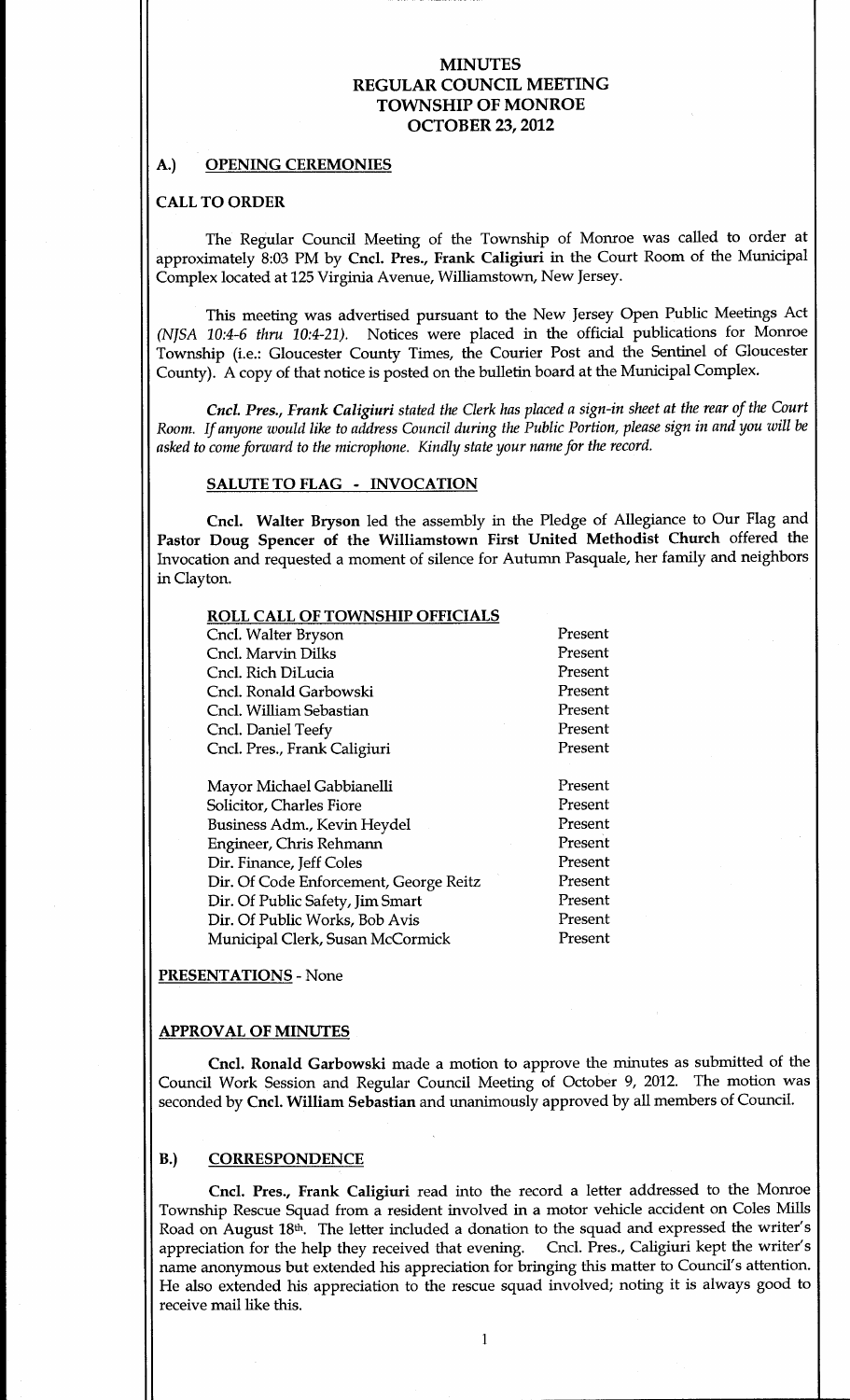#### C.) RESOLUTIONS SCHEDULED - PUBLIC PORTION

Cncl. Ronald Garbowski made a motion to open the Resolutions Scheduled-Public Portion. The motion was seconded by Cncl. Daniel Teefy and unanimously approved by all members of Council. With no one wishing to speak Cncl. Marvin Dilks made a motion to close the Resolutions Scheduled-Public Portion. The motion was seconded by Cncl. Rich DiLucia and unanimously approved by all members of Council

R:181-2012 Resolution Of The Township Council Of The Township Of Monroe Awarding Bid To Lexa Concrete For The <sup>2012</sup> North Main Street Sidewalk Extension Project Within The Township Of Monroe

Cncl. Marvin Dilks made a motion to approve Resolution R:181-2012. The motion was seconded by Cncl. Ronald Garbowski and unanimously approved by all members of Council.

R:182-2012 Resolution Adjusting Township Of Monroe Tax Records

Cncl. Walter Bryson made a motion to approve Resolution R:182-2012. The motion was seconded by Cncl. William Sebastian and unanimously approved by all members of Council.

R:183-2012 Resolution Of The Township Council Of The Township Of Monroe Authorizing The Mayor To Execute An Amendment To Transport Agreement Between Monroe Township And Virtua Health, Inc.

Cncl. Walter Bryson made a motion to approve Resolution R:183-2012. The motion was seconded by Cncl. Daniel Teefy and unanimously approved by all members of Council.

R:184-2012 Resolution Approving The Bill List For The Council Meeting Of October 23, 2012

Cncl. Ronald Garbowski made a motion to approve Resolution R:184-2012. The motion was seconded by Cncl. William Sebastian and unanimously approved by all members of Council

R:185-2012 Resolution Of The Township Council Of The Township Of Monroe Authorizing The Installation Of A Cell Tower On The Gloucester County <sup>4</sup> <sup>H</sup> Association Property Located At Block 6001, Lots P/O 19 And 20 Within The Township Of Monroe

Cncl. William Sebastian made a motion to approve Resolution R:185-2012. The motion was seconded by Cncl. Ronald Garbowski and unanimously approved by all members of Council

R:186-2012 Resolution Of The Township Council Of The Township Of Monroe Authorizing The Execution Of A Maintenance Agreement For Underground Infiltration System Between The County Of Gloucester And The Township Of Monroe

Cncl. Ronald Garbowski made a motion to approve Resolution R:186-2012. The motion was seconded by Cncl. Marvin Dilks and unanimously approved by all members of Council.

R:187-2012 Resolution Of The Township Council Of The Township Of Monroe Authorizing Modifications To The Collective Bargaining Agreement Between The Township Of Monroe And United Food & Commercial Workers Union, Local 1360, Agreement Through December 31, 2014

Cncl. Rich DiLucia made a motion to approve Resolution R:187-2012. The motion was seconded by Cncl. Walter Bryson and unanimously approved by all members of Council.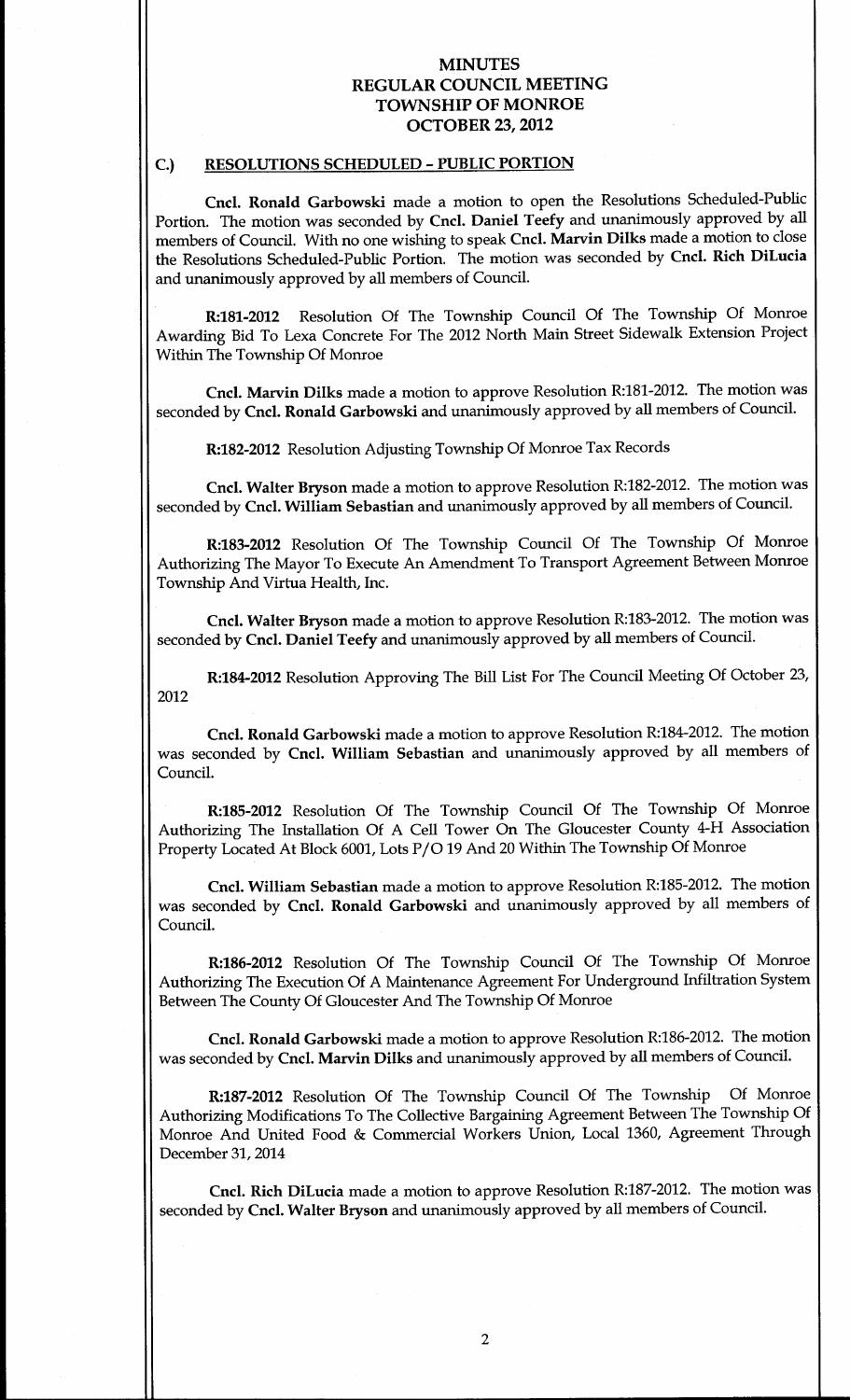#### D.) ORDINANCES

Cncl. Pres., Caligiuri turned this portion of the meeting over to Ordinance Committee<br>Chairman, Cncl. William Sebastian. Cncl. Ronald Garbowski made a motion to open the Cncl. Ronald Garbowski made a motion to open the Public Hearing for Ordinance O:29-2012. The motion was seconded by Cncl. Pres., Frank Caligiuri and unanimously approved by all members of Council. With no one wishing to speak Cncl. Marvin Dilks made a motion to close the Public Hearing. The motion was seconded by Cncl. Daniel Teefy and unanimously approved by all members of Council.

O:29-2012 An Ordinance To Amend The Code Of The Township Of Monroe Fixing And Establishing Salaries And Rates Of Compensation Of Officers And Employees Of The Township Of Monroe, In The County Of Gloucester, State Of New Jersey

Second Reading: The above ordinance was published in an official publication for the Township of Monroe. This portion was opened to the public.

Cncl. Ronald Garbowski made a motion to approve Ordinance O:29-2012. The motion was seconded by Cncl. Daniel Teefy.

# ROLL CALL VOTE TO APPROVE ORDINANCE O:29-2012 FOR SECOND READING AND PUBLIC HEARING - ALL AYES

Tally: 7 Ayes, 0 Nays, 0 Abstain, 0 Absent. Ordinance O:29-2012 was duly approved for Second Reading and Public Hearing

#### E.) REPORTS AND OTHER MATTERS

Cncl. Daniel Teefy spoke of wearing a pink tie in recognition of Breast Cancer Month and he urged residents to support breast cancer organizations that are making <sup>a</sup> difference in fighting this disease. He reported approximately 3,000 people attended Oktoberfest on Saturday, October 20<sup>th</sup>. Parks and Rec did a great job setting up this event along with the Williamstown High School ROTC who helped organize the games and Hogbin's Nursery who helped with the tractor pull/haunted hayride. The Halloween Parade held that evening was a huge event and fun for everyone. Montemurro's Barber Shop took 1st Place in the mini float category for their theme "Come Fly With Me", Hogbin's Nursery won 2<sup>nd</sup> place and Baker's won 3rd place. In the small float category "Vocal Felocity" of the Grand Theater took 1st Place for their Michael Jackson Thriller theme, a group from Gibbstown won 2<sup>nd</sup> place and "Clowns of Williamstown" won 3rd place. Hogbin's won in the large float category for their cowboys and Indians float, the Glassboro Dance Factory won 2<sup>nd</sup> place. St. John's Lutheran Church put on a very good show and kids from The Children's Garden dressed in customs and sang for everyone. He noted the parade is a lot of fun for everyone attending including Susan Muldowney who has participated in it for many years. Cncl. Teefy extended appreciation to the parade judges former Police Chief Dan Pontano, Linda Teefy and Bob Hennessy from Bell Hennessy Funeral Home and to the Parks and Recreation Commission and Jim Bonder for doing a great job organizing the parade and Oktoberfest. Cncl. Teefy urged residents to vote on November 6th for local, county, state and federal candidates. He reported Martin Wilt of the Community Emergency Response Team (CERT Team) will be holding classes in January to train<br>people to care for themselves and their families in the event of an emergency or disaster. This people to care for themselves and their families in the event of an emergency or disaster. organization has a Facebook page at Monroe Township CERT Team (Gloucester County, NJ) or they can contact Martin Wilt at cert@monroetownshipnj.org where residents can learn more about the program. Cncl. Teefy spoke of how two CERT trained professionals assisted in the search for Autumn Pasquale when she went missing in Clayton. He urged kids to always tell their parents where they're going and follow all the rules their parents set. He also challenged Council to keep adding one new police officer a year to keep police presence on the street to help deter crime. He noted the township has been cutting back to save money and has been running the Police Department with as few officers as possible. He noted four additional officers are being hired this year to get the force back up to <sup>60</sup> and he urged Council to include money in the budget to hire an officer a year for the next five years

 $\sim$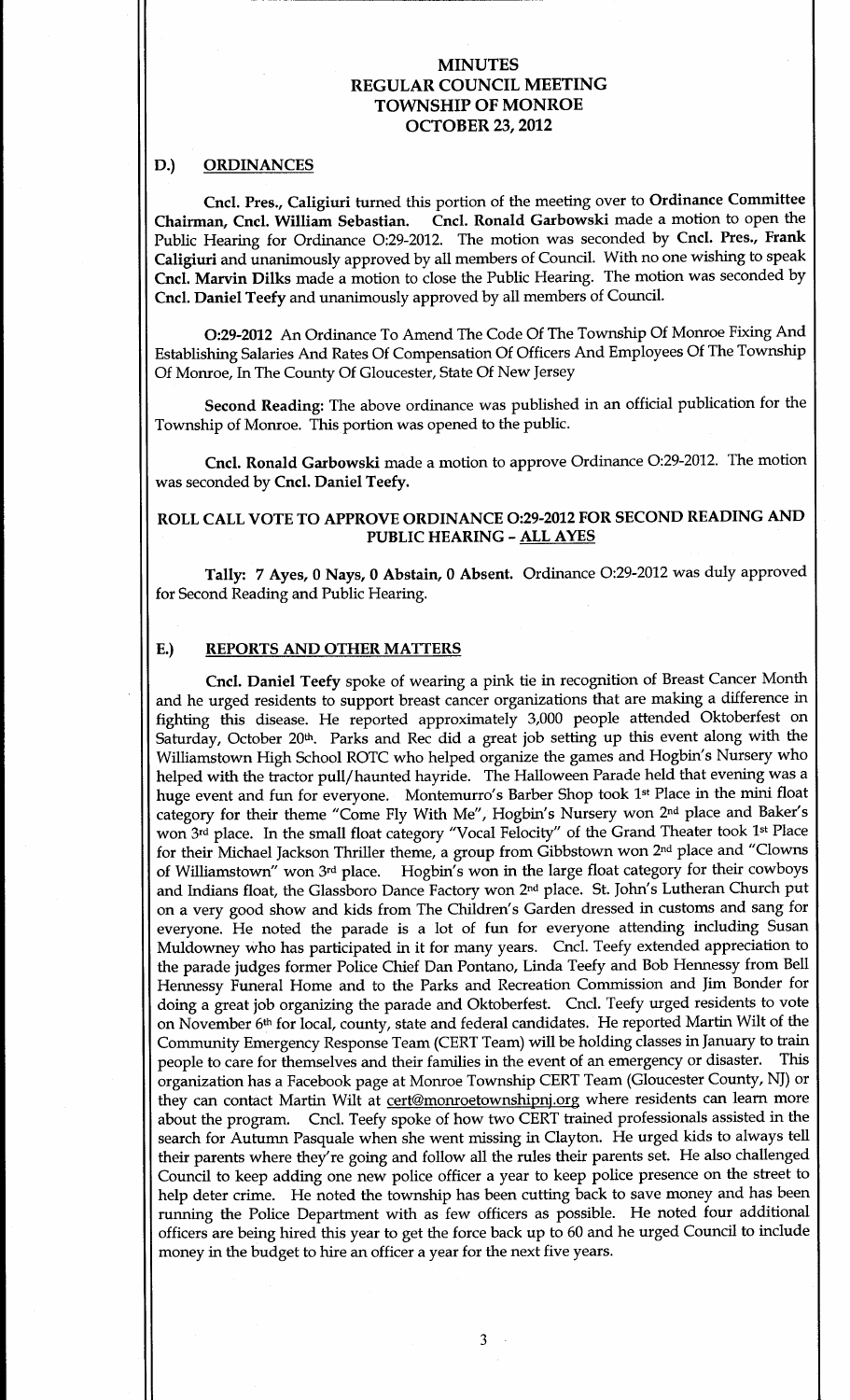### E.) REPORTS AND OTHER MATTERS (cont'd)

Cncl. William Sebastian reported Oktoberfest and the Halloween Parade were very well attended. He also urged residents to make sure their home address is visible from the street at night so emergency responders can locate addresses. He recommended street mailboxes have house numbers on both sides so it can be seen by an ambulance from either direction.

Cncl. Ronald Garbowski extended his appreciation to the Parks and Rec Department for doing a fantastic job during Oktoberfest and the Halloween Parade. He also commended Cncl. Teefy for doing a great job as emcee of the parade. Cncl. Garbowski reported the Economic Development Commission met on October 15<sup>th</sup> and on October 22<sup>nd</sup> sponsored, along with the Library, the first meeting of the Monroe Township Business Association. The Library Committee meeting was held on October 17th. A small group from that committee has been interviewing applicants for the Library Director position that will be open in December when the current director retires and they hope to have a recommendation for a replacement early next month. At the Library on Saturday, November 3rd at 2:00 PM "RAVE ON" will be conducting a free concert featuring the music of Buddy Holly and other Rock & Roll legends and residents can explore the music of Italy and Spain with Paul Mack Somers on Tuesday,<br>November 6<sup>th</sup>. The Library recently provided a free APP called Library Login, which allows The Library recently provided a free APP called Library Login, which allows residents to download and access e-books, audio books or any other material using cell phones, androids, iPhones and iPads. Cncl. Garbowski extended his appreciation to the members of the Fire Companies, EMS and Rescue for all they do and he urged everyone vote on Tuesday, November 6<sup>th</sup>.

Cncl. Rich DiLucia reported he and the other members of Council walked in the Halloween Parade and handed out 4,000 pieces of candy, 500 bags of potato chips and a very large bag of lollipops by the time they reached the Pfeiffer Center. He estimated the crowd to be at least 5,000 people and commended the adults for their children being so mannerly. He noted the parade was fun and those that ran it did a Cncl. DiLucia reported attending along with the Mayor and Kevin Heydel an event at Holiday City that was sponsored by Town Watch. Representatives from the Williamstown Fire Department were there with the ladder truck, EMT's were there and the County was there with their two year old arson dog. The County received a grant in the amount of \$35,000.00 to purchase the dog and train him to identify the location of substances that have caused fires. Cncl. DiLucia encouraged everyone to vote on November  $6<sup>th</sup>$ ; noting he hopes the House of Representatives and the Senate put politics aside and act in the best interest of the people of this country. He noted over the last politics aside and act in the best interest of the people of this country. four years there have been votes that went along party lines, which creates loggerheads causing nothing to get done. One issue that has not been discussed during the Presidential debates is what is going to be done for the returning heroes, the young men and women that served honorably, who will be coming home with physical and mental disabilities. He noted he does not want to see a rerun of Vietnam and hopes that whoever is elected will put addressing that problem high on his agenda when the war ends.

Cncl. Marvin Dilks commended Parks and Recreation for doing a great job on Saturday for Oktoberfest and the Halloween Parade

Cncl. Walter Bryson also extended appreciation to the Parks and Recreation Commission and Jim Bonder for doing a great job organizing Oktoberfest and the Halloween Parade. He also extended appreciation to everyone who attended and commended parents for their well behaved children. He noted there were at least 5,000 people at the parade, which is becoming a tradition in Monroe Township that should be continued year after year. He noted he ran out of candy at the fire house and suggested next year the parade begin at the other end of Main Street so those children can get some candy. Cncl. Bryson reported the Economic Development Commission's Businessmen Association meeting was very well attended by approximately 40 to 50 businessmen. During the meeting officers that will oversee the During the meeting officers that will oversee the association were elected. Cncl. Bryson spoke of a program Cncl. Dilks instituted during his tenure as Council President of business owners coming to the televised council meetings to promote their business and he suggested that program be implemented again. He also reported the Historical Society is holding a fundraiser Ghost Hunt Seminar on November 10<sup>th</sup> from 6:30 PM to 10:30 PM at the Ireland House to raise funds to restore historical buildings around town.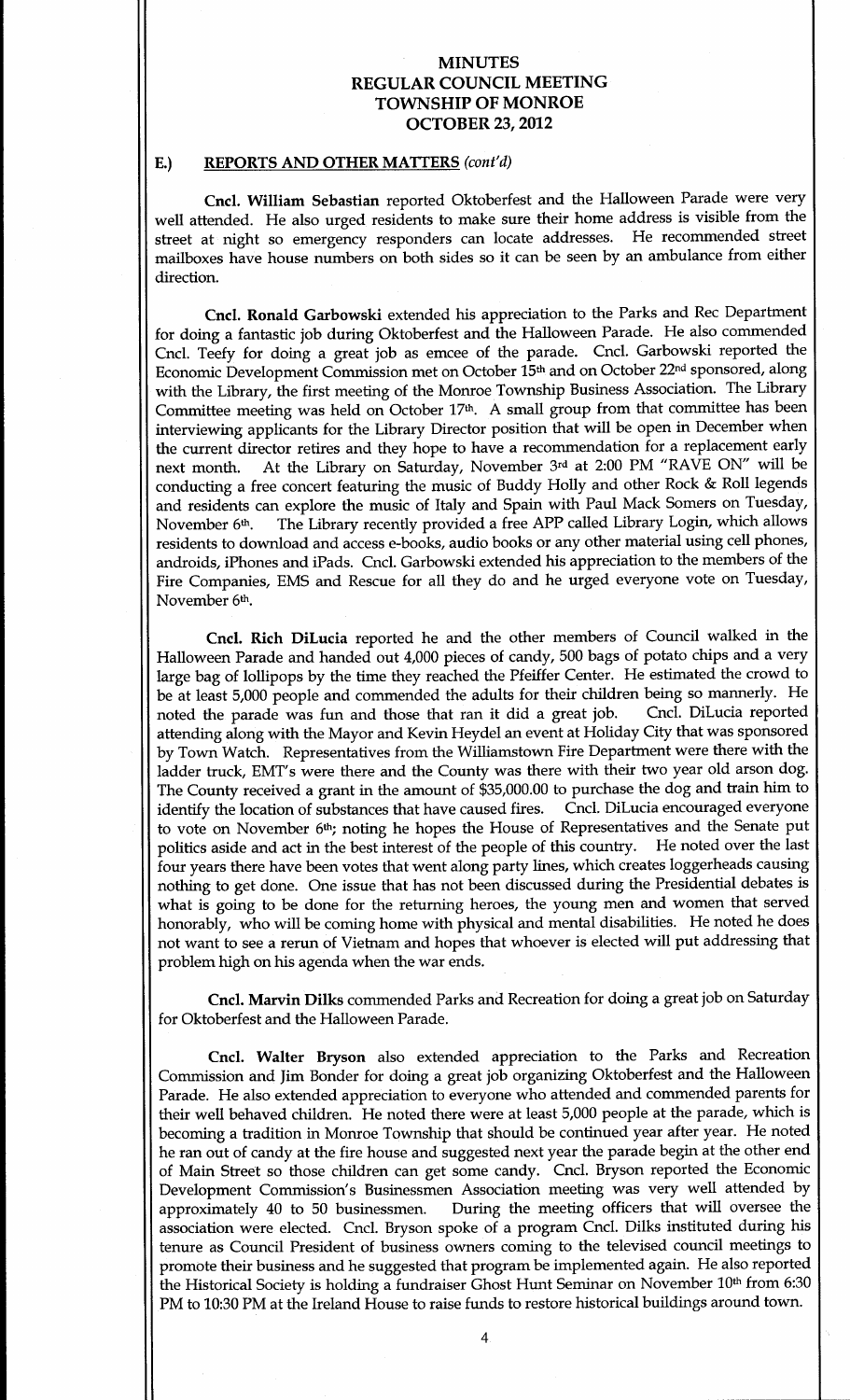## E.) REPORTS AND OTHER MATTERS (cont'd)

The cost is \$8.00 for adults and \$4.00 for children under 12. He also reported the Municipal Alliance Commission is requesting door prize donations for the senior luncheon they are<br>gronsoring on Saturday, November 3rd from noon to 3:00 PM at the Pfeiffer Center. Cncl. sponsoring on Saturday, November 3rd from noon to 3:00 PM at the Pfeiffer Center. Bryson spoke of the upcoming General Election and urged residents to vote for the bond issue question that will raise \$750 million dollars for construction of higher education facilities. This money will be utilized to modernize classrooms, laboratories, Libraries. If the bond question is approved it will give New Jersey children as well as adults the additional resources to generate<br>jobs of the future that require technology, mathematics and chemistry. New Jersey has not jobs of the future that require technology, mathematics and chemistry. had <sup>a</sup> bond issue that builds colleges for twenty five years and that puts us in line with other states, such as Alabama and Montana that does little for higher education. He spoke of how New Jersey was the leader in technology in the past, how we must get that back and how in the future our legislators in a by-partisan way should consider a bond to help technical schools and junior colleges to prepare for the next generation of industry that comes to this State.

Mayor Michael Gabbianelli reported attending an event at Holiday City, which included educational presentations by volunteer organizations from the township and county He extended his appreciation to all who participated in this event. He noted he was unable to attend the Parks and Recreation events on Saturday due to a family wedding but his grandchildren attended and reported to him that they had a good time. The Mayor reported Senator Madden's office informed him that a meeting was held with the DOT Commissioner regarding the Rt. 322 and Fries Mill Road intersection improvements, which have basically been approved. We are still waiting upon additional funding but hope that the project can begin<br>next spring. The Mayor reported the North Main Street Sidewalk Project was awarded this The Mayor reported the North Main Street Sidewalk Project was awarded this evening and will be underway within the next month, new air conditioners were purchased for the municipal building through a grant, the roof materials for the municipal building were delivered on Monday and that project will begin shortly. The Mayor thanked residents for recycling; noting the township received \$55,000.00 in Recycling Grant funds that will be utilized to purchase a The Mayor made the following appointments to the Environmental Commission

- Patrick McDevitt expiring December 31, 2012
- Shawn Massey 1st Alternate Position expiring December 31, 2013
- Elaine Moore-Wright 2<sup>nd</sup> Alternate Position expiring December 31, 2013

The Mayor also encouraged everyone to exercise their right to vote on Tuesday, November 6<sup>th</sup>.

Engineer Chris Rehmann reported he and the Solicitor were directed by the Mayor with the approval of Council, to get the bonding companies for Marissa Estates to complete the remaining work. The base pavement is in, the storm sewer system needs to be checked and the last basin as well as landscaping needs to be done. He reported the Serenity Woods base paving needs to be removed and replaced and that matter will be going to the Solicitor to take action upon the bonding company. A contractor is performing work at Amberleigh and Mr. Calvello is out there to make sure he is satisfied with the work being done. Mr. Rehmann noted<br>he is trying to get these developments cleaned up as quickly as possible. The Winslow Road he is trying to get these developments cleaned up as quickly as possible. Project is complete but unfortunately the New Jersey Department of Transportation is requiring us to core our brand new pavement to ensure the contractors complied with the specifications.

Director of Public Safety, Jim Smart noted Day Light Savings Time will begin shortly, which means it will be dark sooner and he urged residents to be conscious when driving due to children being out after school.

Cncl. Pres., Frank Caligiuri reported attending the Planning Board Meeting on October 11<sup>th</sup>. There were no significant applicants at that meeting. He also reported attending the Environmental Commission Meeting on October 15<sup>th</sup> where various issues were discussed. He noted he would like to take this opportunity to congratulate science teacher Janet Mead and Sandy Keen for doing a tremendous job creating special programs to keep students interested in Environmental Science. Due to their efforts the Environmental Science Club has grown from 75 students to 135. He reported on behalf of the Environmental Commission he and Sandy Keen will be attending the Shade Tree Conference on Friday, October 26th. Cncl. Pres., Caligiuri